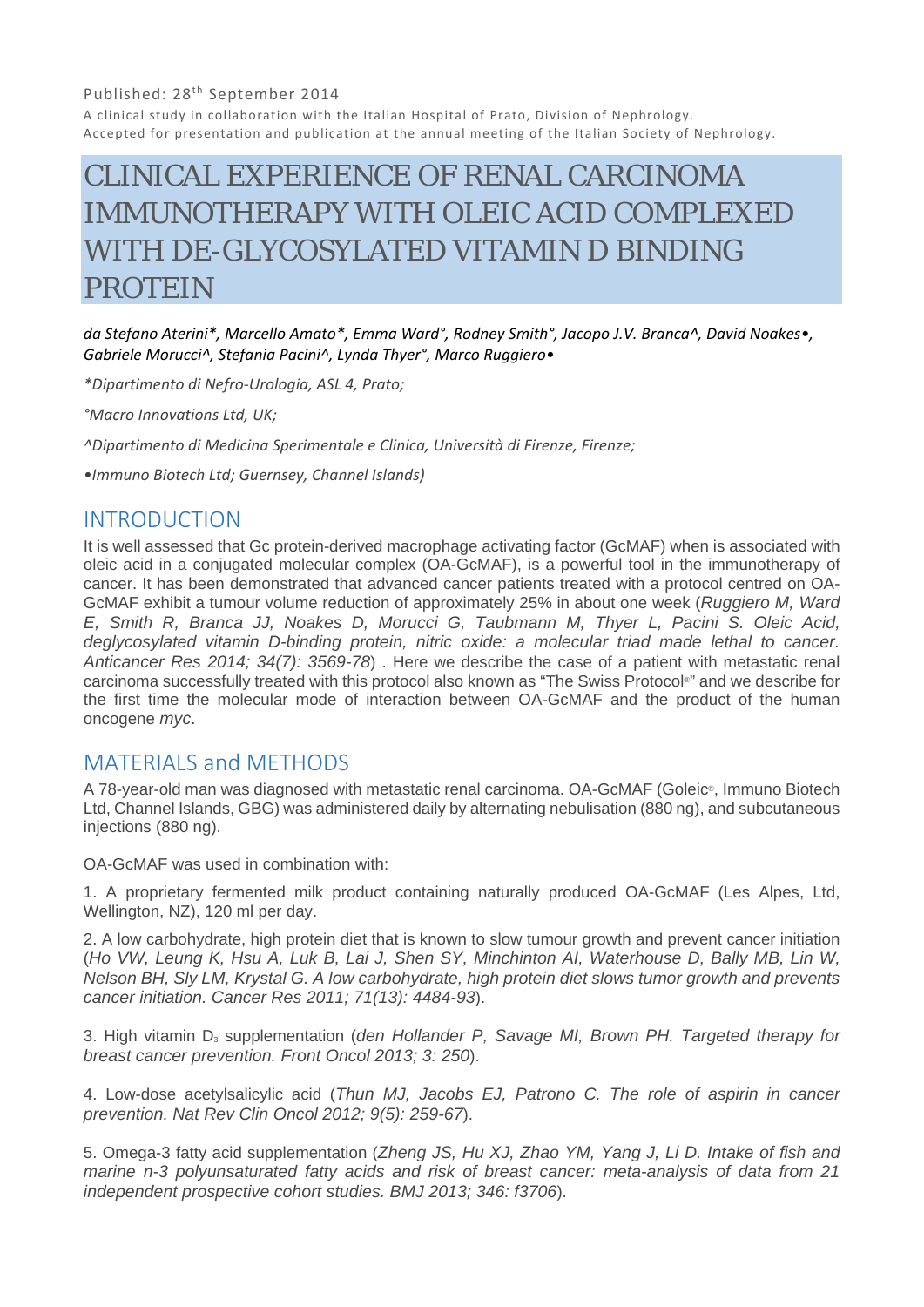## **RESULTS**

After 4 weeks of integrative immunotherapy, one of the kidney lesions taken as representative, measured with ultrasonography, showed a decrease of its volume from approximately 16ml (figure 1 a) to about 6ml (figure 1 b).



### **DISCUSSION**

**Although the research on GcMAF dates back to the nineties (***Yamamoto N, Naraparaju VR, Asbell SO. Deglycosylation of serum vitamin D3-binding protein leads to immunosuppression in cancer patients. Cancer Res 1996; 56(12): 2827-31***), only recently we demonstrated that GcMAF** *in vivo***is not assembled as a "pure" protein, but it is associated with fatty acids, notably oleic acid (***Thyer L, Ward E, Smith R, Fiore MG, Magherini S, Branca JJ, Morucci G, Gulisano M, Ruggiero M, Pacini S. A novel role for a major component of the vitamin D axis: vitamin D binding proteinderived macrophage activating factor induces human breast cancer cell apoptosis through stimulation of macrophages. Nutrients 2013; 5(7): 2577-89***).** From this observation, we developed OA-GcMAF a molecular complex that represents the physiological form of GcMAF. At variance with the previously used GcMAF molecules that were not associated with oleic acid, OA-GcMAF can be administered to patients through routes other than injection. In fact, due to its physical-chemical properties, OA-GcMAF can be administered through nebulisation, nasal sprays or through the sublingual route.